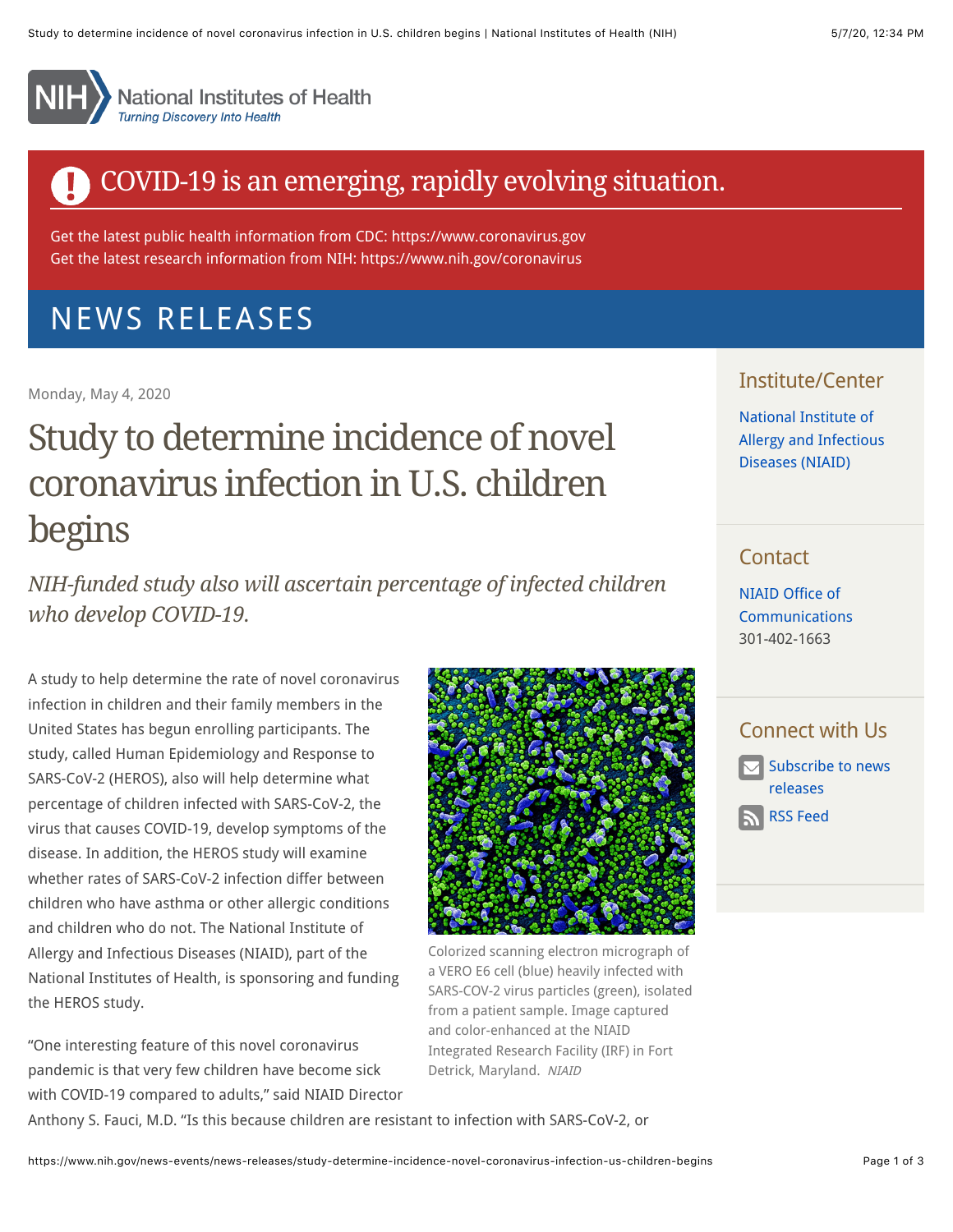because they are infected but do not develop symptoms? The HEROS study will help us begin to answer these and other key questions."

The HEROS study team will rapidly enroll 6,000 people from 2,000 U.S. families already participating in NIH-funded pediatric research studies in 11 cities. Study participants will include both healthy children and children with asthma or other allergic conditions. The study team will prospectively follow these children and their families for six months to determine who gets infected with SARS-CoV-2, whether the virus is transmitted to other family members, and which family members with the virus develop COVID-19.

Leading the HEROS study is Tina V. Hartert, M.D., M.P.H. Dr. Hartert is director of the Center for Asthma and Environmental Sciences Research, vice president for translational research, the Lulu H. Owen Chair in Medicine and a professor of medicine at the Vanderbilt University School of Medicine in Nashville.

"So far, data on the extent of SARS-CoV-2 infection in the U.S. population have been limited to people who physically interact with the healthcare system: those who are tested―especially those who test positive―and those with severe disease," said Dr. Hartert. "These data provide real-time guidance in a setting of limited test availability, but they don't enable us to understand the full extent of SARS-CoV-2 infection in the entire population. The HEROS study will help fill this knowledge gap and inform public health interventions."

Preliminary evidence suggests that having an allergic condition paradoxically may reduce a person's susceptibility to SARS-CoV-2 infection and severe COVID-19 disease. [A NIAID-funded study](https://www.sciencedirect.com/science/article/pii/S0091674920305510?via%3Dihub) recently examined upper and lower airway cells for the expression of ACE2, the gene that codes for the receptor that the coronavirus uses to infect cells. ACE2 expression is necessary for a cell to make this receptor, but additional steps also are involved. In both children and adults, respiratory allergy, asthma and controlled allergen exposure were associated with significantly reduced ACE2 expression. The expression of ACE2 was lowest in people with high levels of both asthma and sensitivity to allergens.

The HEROS study will further clarify whether reduced ACE2 gene expression in airway cells of children with allergic diseases correlates with a lower rate of SARS-CoV-2 infection and COVID-19.

The study will be conducted completely remotely. Every two weeks, a caregiver in participating families will collect nasal swabs from the child who is the primary study participant and all other family members who are enrolled in the study, and will mail the samples to a laboratory for analysis. On the same day as the nasal swab, the caregiver will complete online questionnaires about each participant's current symptoms, social distancing practices, recent activities outside the home, and recent exposure to people who are sick.

In addition, if any member of the household develops symptoms of a viral illness, the caregiver will fill out another online questionnaire designed to determine the likelihood that the illness is COVID-19. If COVID-19 is likely, the caregiver will collect nasal swabs from all study participants and a stool